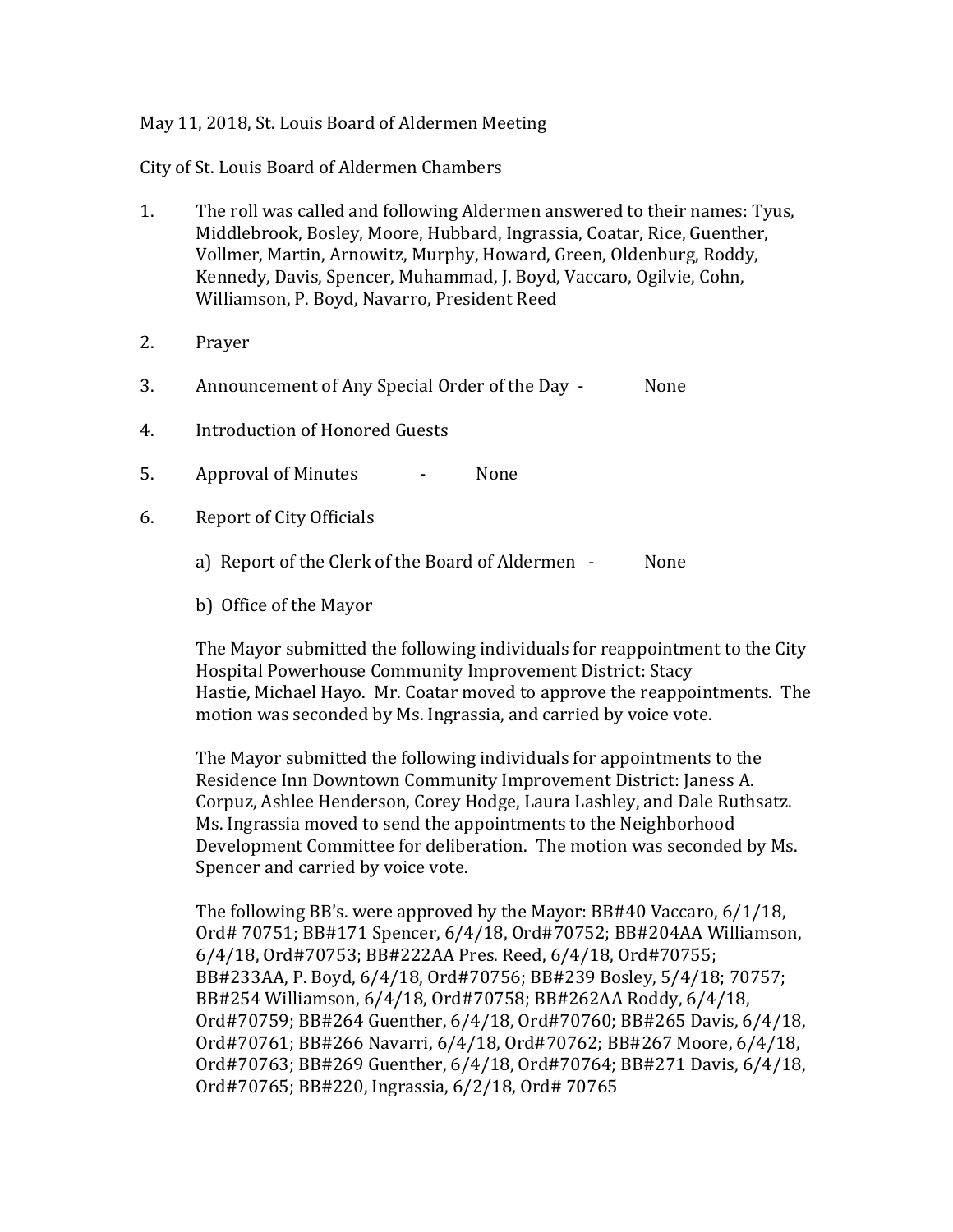c) Office of the President - None

- 7. Petitions and Communications None
- 8. Board Bills for Perfection, Informal Calendar None
- 9. Board Bills for Third Reading, Informal Calendar France Rome
- 10. Resolutions, Informal Calendar None
- 11. First Reading of Board Bills -

The following Board Bills were first read: BB#1, BB#49, BB#50, BB#51, BB#52, BB#53, BB#54, BB#55, BB#56, BB#57, BB#58, BB#59, BB#60, BB#61.

12. Reference to Committee of Board Bills, Resolutions, Mayoral Appointments

Transportation and Commerce BB#45

Ways and Means BB#1, BB#52

Public Safety BB#53, BB#54, BB#55, BB#56, BB#57, BB#58, BB#59, BB#60, BB#61

Public Utilities BB#

Legislation BB#

Health and Human Services BB#

Public Employees BB#

Streets, Traffic and Refuse BB#49

Intergovernmental Affairs Res#12

Engrossment, Rules and Resolutions BB#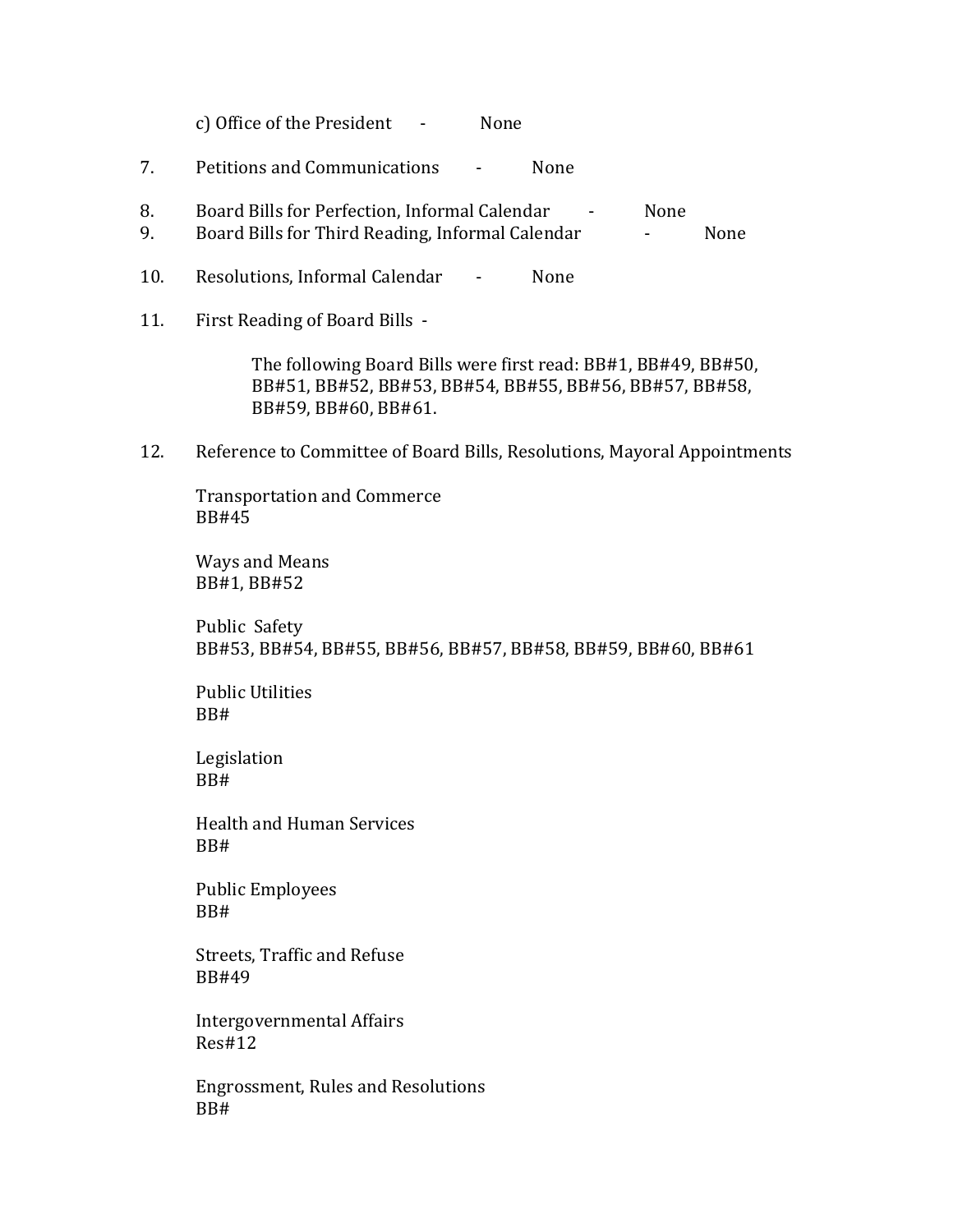Housing, Urban Development and Zoning BB#48, BB#50, BB#51

Neighborhood Development Mayor's appointments to the Residence Inn Downtown Community Improvement District commission.

Convention and Tourism BB#

Parks and Environmental Matters BB#

Personnel and Administration BB#

13. Second Reading and Report of Standing Committees

Mr. Frank Williamson of the Ways and Means Committee submitted the following report, which was read: Board of Aldermen Committee Report May 11, 2018 To the President of the Board of Aldermen: The Ways and Means Committee, to which the following Board Bill was referred, reports that it has considered the same and recommends adoption. BB#46

Ms. Davis of the Transportation and Commerce Committee submitted the following report, which was read: Board of Aldermen Committee Report May 11, 2018 To the President of the Board of Aldermen: The Transportation and Commerce Committee, to which the following Board Bills were referred, reports that it has considered the same and recommends adoption. BB#42, BB#43, BB#44

- 14. Report of Special Committees None
- 15. Perfection Consent Calendar BB#4, BB#30, BB#31, BB#7, BB#8

Mr. J. Boyd moved to perfect BB#4, BB#30, BB#31, BB#7, BB#8. The motion was seconded by Mr. Kennedy, and passed by voice vote.

16. Board Bills for Perfection BB#21, BB#25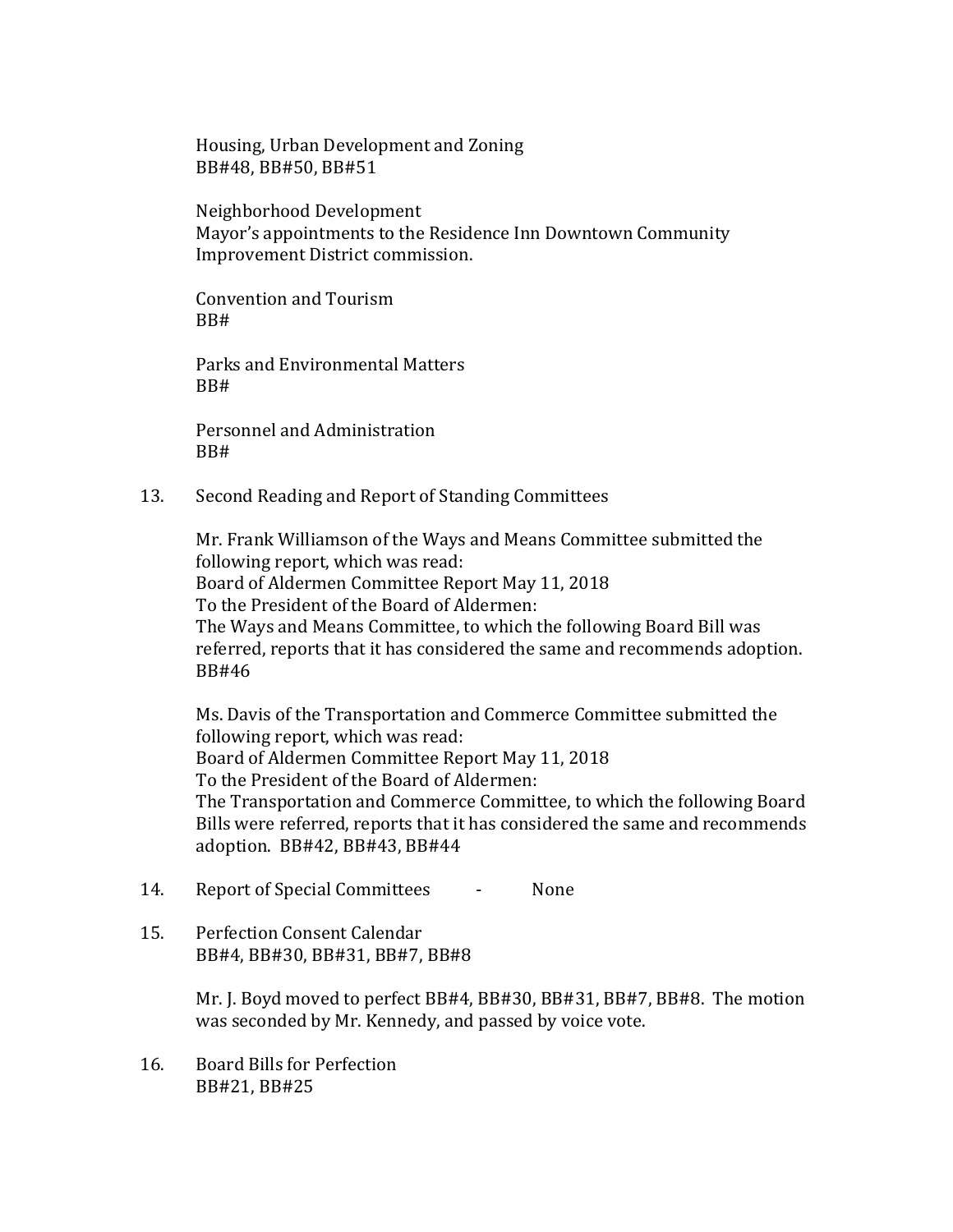Ms. Howard moved to put Amendment #1 to BB#21 before the Board. The motion was seconded by Mr. Vacarro, and passed by voice vote.

Ms. Howard moved to adopt Amendment #1 to BB#21. The motion was seconded by Ms. Davis, and carried by voice vote.

Ms. Howard moved to perfect BB#21AA. The motion was seconded by Mr. Muhammad, and passed by the following vote:

Ayes 16: Middlebrook, Bosley, Hubbard, Ingrassia, Coatar, Arnowitz, Murphy, Howard, Oldenburg, Roddy, Kennedy, Davis, Muhammad, J. Boyd, Vaccaro, P. Boyd

Noes 13: Tyus, Moore, Rice, Guenther, Martin, Green, Spencer, Ogilvie, Cohn, Williamson, Navarro, Pres. Reed

Mr. Muhammad moved to perfect BB#25, the motion was seconded by Mr. Vaccaro.

Mr. Muhammad moved to adopt Amendment #1 to BB#25. The motion was seconded by Ms. Davis, and passed by the following vote:

Ayes 15: Tyus, Middlebrook, Bosley, Moore, Hubbard, Murphy, Howard, Kennedy, Davis, Muhammad, J. Boyd, Vaccaro, Williamson, P. Boyd, Pres. Reed

Noes 13: Ingrassia, Coatar, Rice, Guenther, Martin, Arnowitz, Green, Oldenburg, Roddy, Spener, Ogilivie, Cohn, Navarro

Mr. Coatar moved to adopt Amendment #2 to BB#25. The motion was seconded by Mr. Ogilivie, and failed to pass by the following vote:

Noes 15: Tyus, Middlebrook, Bosley, Moore, Hubbard, Murphy, Howard, Kennedy, Davis, Muhammad, J. Boyd, Vaccaro, Williamson, P. Boyd, Pres. Reed

Ayes 13: Ingrassia, Coatar, Rice, Guenther, Martin, Arnowitz, Green, Oldenburg, Roddy, Spener, Ogilivie, Cohn, Navarro

Ms. Rice moved to adopt Amendment #3 to BB#25. The motion was seconded by Mr. Guenther, and failed to pass by the following vote: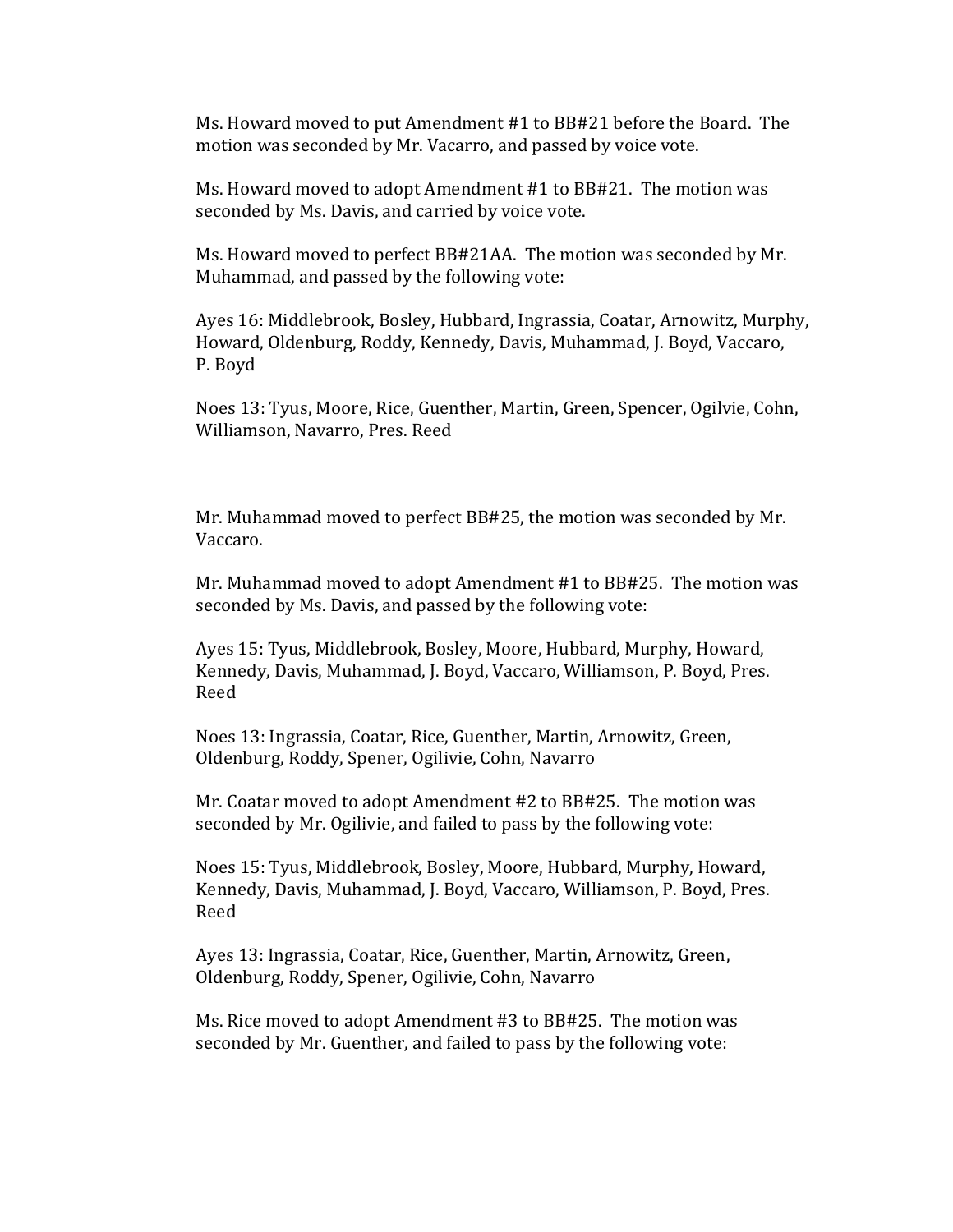Noes 15: Tyus, Middlebrook, Bosley, Moore, Hubbard, Murphy, Howard, Kennedy, Davis, Muhammad, J. Boyd, Vaccaro, Williamson, P. Boyd, Pres. Reed

Ayes 12: Ingrassia, Coatar, Rice, Guenther, Martin, Green, Oldenburg, Roddy, Spener, Ogilivie, Cohn, Navarro

Mr. Muhammad moved to perfect BB#25AA. The motion was seconded by Ms. Davis, and passed by the following vote:

Ayes 15: Tyus, Middlebrook, Bosley, Moore, Hubbard, Murphy, Howard, Kennedy, Davis, Muhammad, J. Boyd, Vaccaro, Williamson, P. Boyd, Pres. Reed

Noes 13: Ingrassia, Coatar, Rice, Guenther, Martin, Arnowitz, Green, Oldenburg, Roddy, Spener, Ogilivie, Cohn, Navarro

- 17. Third Reading Consent Calendar None
- 18. Third Reading / Report of Engrossment and Final Passage  $\qquad \qquad$  None
- 19. Report of Enrollment Committee None
- 20. Courtesy Resolutions Consent Calendar

Ms. Davis moved to adopt the Courtesy Resolution Calendar: Res#13, Res#14, Res#15, Res#17. The motion was seconded by Mr. Ogilivie, and passed by voice vote.

21. First Reading of Resolutions

Res#16

Mr. Moore moved to have Res#16 be referred to the Intergovernmental Affairs Committee. The motion was seconded by Ms. Tyus, and carried by voice vote.

- 22. Second Reading of Resolutions, Committee Reports and Adoptions None
- 23. Miscellaneous and Unfinished Business None
- 24. Announcements
- 25. Excused Aldermen None